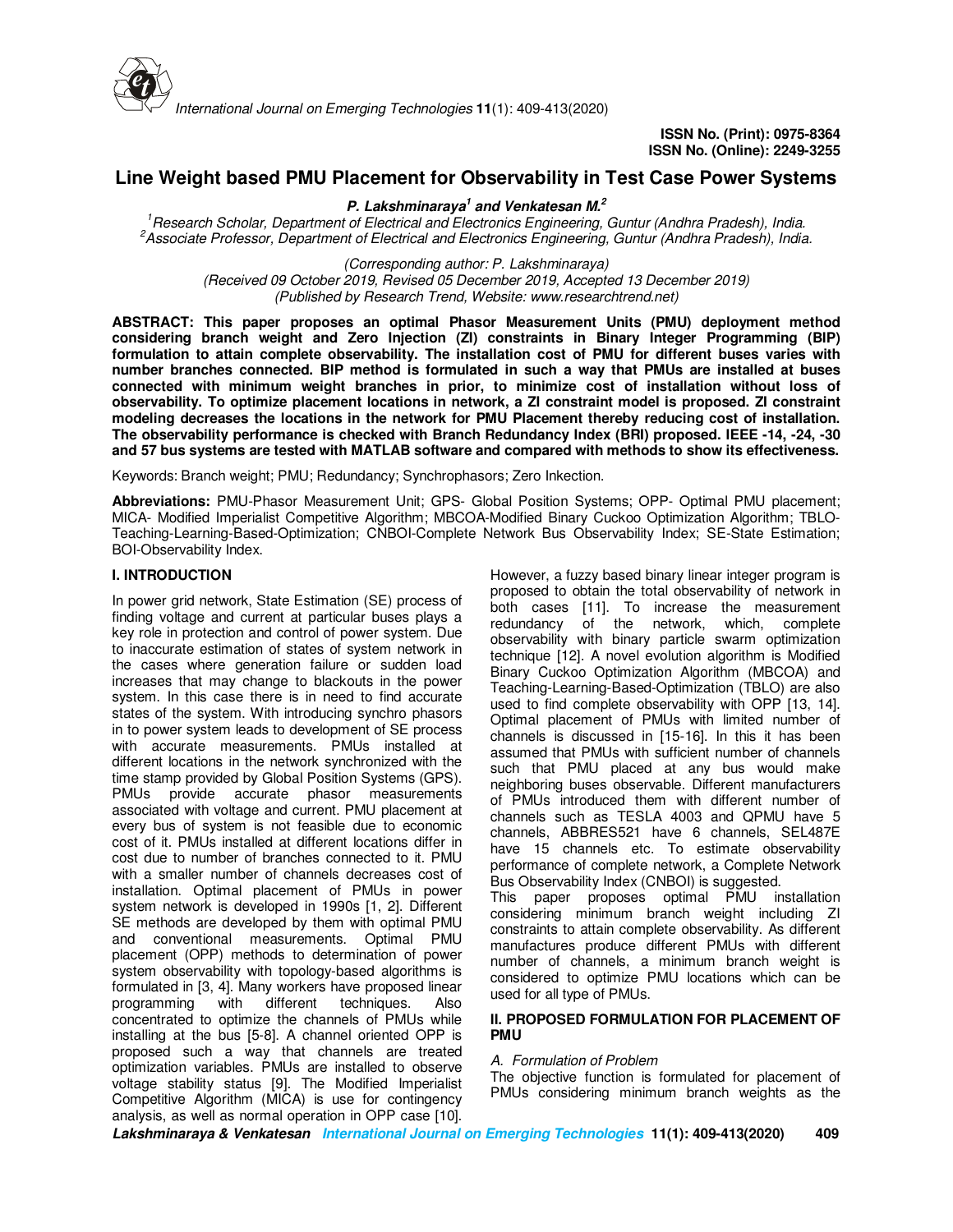priority to obtain complete observability of system network.

The objective function formulated subjected to observability constraints for placement of PMU is as follows:

$$
Min \sum_{p=1}^{N} W_p y_p \tag{1}
$$

Subjected to

$$
B-1 = y_1 + y_2 + y_5 \ge 1
$$
  
\n
$$
B-2 = y_1 + y_2 + y_3 + y_4 + y_5 \ge 1
$$
  
\n
$$
B-3 = y_2 + y_3 + y_4 \ge 1
$$
  
\n
$$
B-4 = y_2 + y_3 + y_4 + y_5 + y_7 + y_9 \ge 1
$$
  
\n
$$
B-5 = y_1 + y_2 + y_4 + y_5 + y_6 \ge 1
$$
  
\n
$$
B-6 = y_5 + y_6 + y_{11} + y_{12} + y_{13} \ge 1
$$
  
\n
$$
B-9 = y_4 + y_7 + y_9 + y_{10} + y_{14} \ge 1
$$
  
\n
$$
B-10 = y_9 + y_{10} + y_{11} \ge 1
$$
  
\n
$$
B-12 = y_6 + y_{13} + y_{12} \ge 1
$$
  
\n
$$
B-13 = y_6 + y_{13} + y_{14} \ge 1
$$

(2) where number of buses (N), cost coefficient (WP) of PMU installed at the Pth bus in the network, based on the consideration of the diagonal property of matrix the PMU cost equal to 1 p.u.

 $\mathfrak{c}$ ∤ 1 if PMU is allocated at bus *p* = otherwise *y p*

#### **III. BRANCH WEIGHT CONSTRAINED OPTIMAL PMU PLACEMENT**

#### *A. ZI modeling*

In large power systems, certain buses are not associated to any generators, compensators or load, in such cases, current flow in such buses is approximately equal to zero which are considered as ZI buses. These buses are considered in optimization for OPP. Modeling of ZI constraints in BIP frame work has remained challenge. Here we suggest a technique to model ZI constraints with in a linear frame of work.

The Fig. 3, shows ZI of the bus at 4th node.

The voltage phasors from bus 1 to  $(m - 1)$  are voltage phasor buses and the current  $I_{j,1}$  calculated as follows.

$$
I_{j,1} = Y_{j,1}[e_j - e_1]
$$
 (3)

where  $Y_{j,1}$  is the admittance line connected between bus 1, *j*

The observed m bus voltage computed as follows.

$$
e_m = V_1 - Z_{1,m} \sum_{j=2}^{m-1} I_{j,1}
$$
 (4)

From Eqn. 4,  $Z_{1,m}$  is the line impedance between buses 1, j.

Based on the all ZIs of network the minimum number of PMUs required for complete observability, here, every ZI node consider as additional constraint. From the ab

pose equation consider bus 2 is 
$$
Zl
$$
 bus

\n
$$
I_{24} = I_{32} + I_{12}
$$

As we know line currents, voltage at bus 4 is calculated as

$$
V_4 = V_2 - (I_{12} + I_{32})Z_{24}
$$

 $\overline{a}$ As per KVL, the voltage at 4th node calculated and confirmed the node does not require PMU.

#### *B. Branch weight constraint modeling*

Installation cost of PMUs at different buses with different number of branches is more, so to reduce cost of installation, total branch weight of bus with minimum number of branches is selected for installing PMU. Branch weight assumed for each branch is 0.1 p.u. and for example, branch weight of 14- bus system is shown in Fig. 1.



**Fig. 1.** Single Line diagram of 14- bus system.

Here if we observe from the Fig. 1. The bus-8 has minimum number of branches that is one. Bus 1, 3, 9, 10, 11, 12, 14 has minimum two branches connected.



**Fig. 2.** Branch weight of 14 bus system.

In our problem, one PMU is constrained to be located at Bus-8 and another minimum PMU number to achieve complete observability shown in Fig. 2. This is formulated by substituting  $y_8 = 1$  in Eqn. 2 which is shown as follows

$$
Min \sum_{p=1}^{N} W_p y_p \tag{5}
$$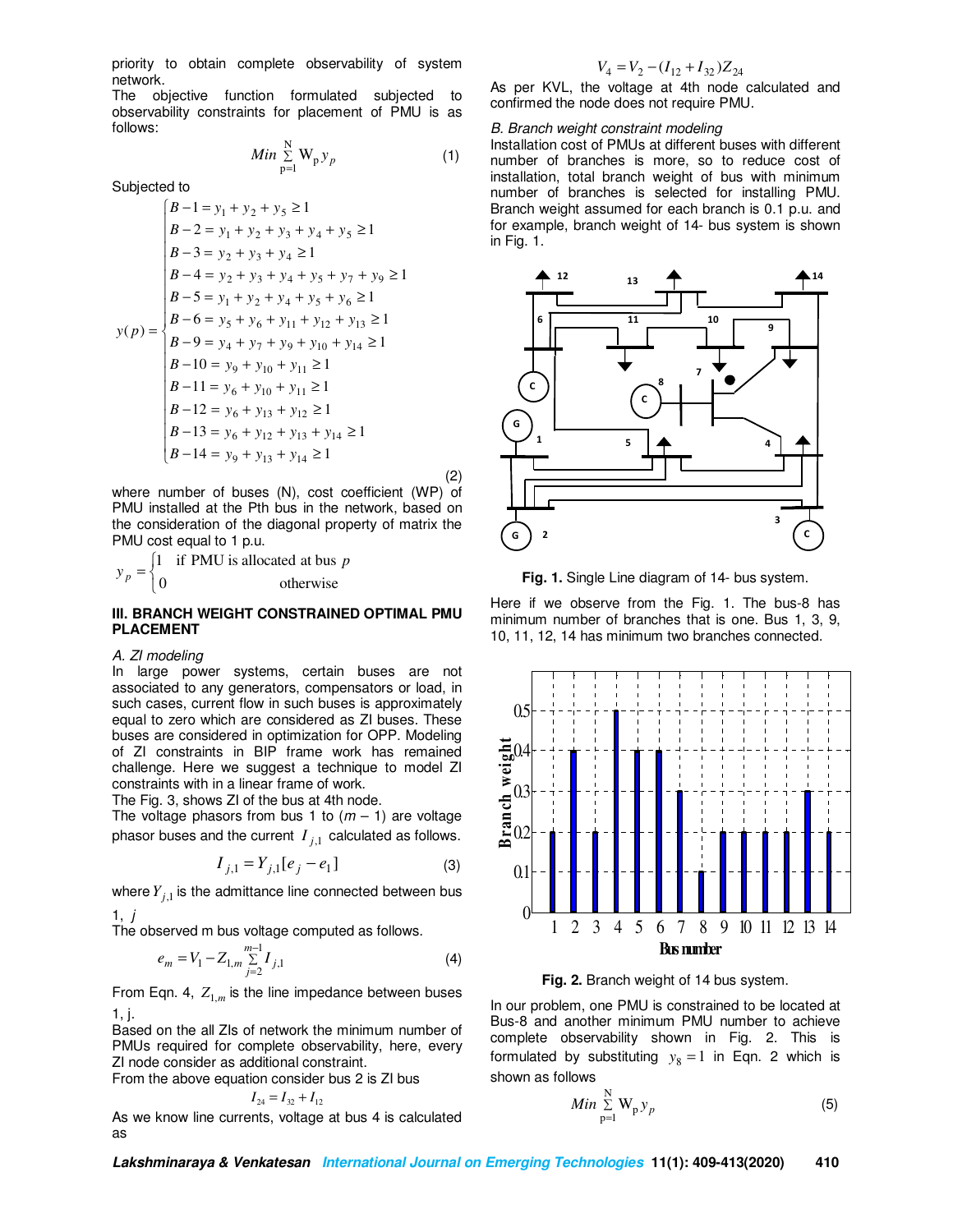Subjected to  
\n
$$
\begin{cases}\nB-1 = y_1 + y_2 + y_3 \ge 1 \\
B-2 = y_1 + y_2 + y_3 + y_4 + y_5 \ge 1 \\
B-3 = y_2 + y_3 + y_4 \ge 1 \\
B-4 = y_2 + y_3 + y_4 + y_5 + y_7 + y_9 \ge 1 \\
B-5 = y_1 + y_2 + y_4 + y_5 + y_6 \ge 1 \\
B-6 = y_5 + y_6 + y_{11} + y_{12} + y_{13} \ge 1 \\
B-9 = y_4 + y_7 + y_9 + y_{10} + y_{14} \ge 1 \\
B-10 = y_9 + y_{10} + y_{11} \ge 1 \\
B-11 = y_6 + y_{10} + y_{11} \ge 1 \\
B-12 = y_6 + y_{13} + y_{12} \ge 1 \\
B-13 = y_6 + y_{13} + y_{13} \ge 1 \\
B-14 = y_9 + y_{13} + y_{14} \ge 1\n\end{cases}
$$
\n(6)

Single line diagram of 30-bus system is shown in Fig. 3. In this 30 line bus system contingency has been decreased and improves the performance.





Branch weight of 30-bus system is shown in Fig. 4.



**Fig. 4.** Branch weight of 30 bus system.

*C. Branch weight including ZI constraint Modeling*  In this the 14-bus case is meant for placement of PMU. In which 7th bus is consider as ZI bus of the network, as well as 7, 4, 8 and 9th nodes are consider to find optimized constraints .The following rules are applied it  $A \subset B$  is  $A \cup B = B$ .

$$
Min \sum_{p=1}^{N} W_p y_p \tag{7}
$$

 $\overline{\phantom{a}}$  $B - 13 = y_6 + y_{12} + y_{13} + y_{14} \ge 1$  $\overline{ }$  $\overline{ }$  $\overline{ }$  $\overline{ }$  $\left(B - 14 = y_9 + y_{13} + y_{14} \ge 1\right]$  $\overline{\phantom{a}}$  $\overline{ }$  $\overline{ }$  $\overline{ }$  $\overline{ }$  $(p) = \begin{cases} B - 6 = y_5 + y_6 + y_{11} + y_{12} + y_{13} \ge 1 \\ D_0 & \end{cases}$  $B - 1 = y_1 + y_2 + y_5 \ge 1$  $B - 11 = y_6 + y_{10} + y_{11} \ge 1$  $B - 10 = y_9 + y_{10} + y_{11} \ge 1$  $B - 9 = y_4 + y_7 + y_9 + y_{10} + y_{14} \ge 1$  $B - 5 = y_1 + y_2 + y_4 + y_5 + y_6 \ge 1$  $B - 4 = y_2 + y_3 + y_4 + y_5 + y_7 + y_9 \ge 1$  $B - 3 = y_2 + y_3 + y_4 \ge 1$  $1 + y_2 + y_4 + y_5 + y_6$  $y(p) = \begin{cases} B - 6 = y_5 + y_6 + y_{11} + y_{12} + y_7 \end{cases}$ (8)

#### *D. Single Line Contingency with PMU placement*

The minimum branch weight constrained optimization problem with single line outage can be formulated as follows:

$$
Min \sum_{p=1}^{n} W_p y_p \tag{9}
$$

Subjected to  $y_8 = 2$ ,

*y p*

$$
f(t) = \begin{cases} \n bus -1 = y_1 + y_2 + y_5 \ge 2 \\ \n bus -3 = y_2 + y_3 + y_4 \ge 2 \\ \n bus -4 = y_2 + y_3 + y_4 + y_5 + y_7 + y_9 \ge 2 \\ \n bus -5 = y_1 + y_2 + y_4 + y_5 + y_6 \ge 2 \\ \n bus -6 = y_5 + y_6 + y_{11} + y_{12} + y_{13} \ge 2 \\ \n bus -9 = y_4 + y_7 + y_9 + y_{10} + y_{14} \ge 2 \\ \n bus -10 = y_9 + y_{10} + y_{11} \ge 2 \\ \n bus -11 = y_6 + y_{10} + y_{11} \ge 2 \\ \n bus -13 = y_6 + y_{12} + y_{13} + y_{14} \ge 2 \\ \n bus -14 = y_9 + y_{13} + y_{14} \ge 2 \n\end{cases} (10)
$$

Substituting  $y_8 = 2$ , in  $y(x) \ge 2$  results in the subjected constraints (10) for the problem

where  $W_p$  is defined as cost coefficient of PMU installed at the bus *p* in the bus network.

#### *E. Observability Performance*

The Observability Index (BOI) in total observable system is measured as follows:

$$
\beta_p \leq \Re_p + 1 \tag{11}
$$

The BOI is based on number of incident branches and one. The number of PMUs used to measure in this system is expressed as BOI. However, the complete observability index can derive from sum of indices at the bus in the system.

$$
CSBOI = \sum_{p=1}^{N} \beta_p
$$
 (12)

### *F. Optimal PMU Placement utilizing BIP Formulation*

The procedure for PMU placement is shown in Fig. 5 the basic model of optimal placement of PMUs is shown in Eqns. (1-2), branch weight constraint modeling is shown in Eqns. (3-4). Branch weight and ZI constraint modeling is shown in Eqns. (4-8). OPP considering single line outage constraints is shown in Eqns. (9-10). Performance of observability is checked considering CSBOI shown in Eqns. (11-12). The BIP is modeled with these constraints from the Eqns. (1-12) and programmed as shown in Fig. 5.

l. Subjected to observability constraints p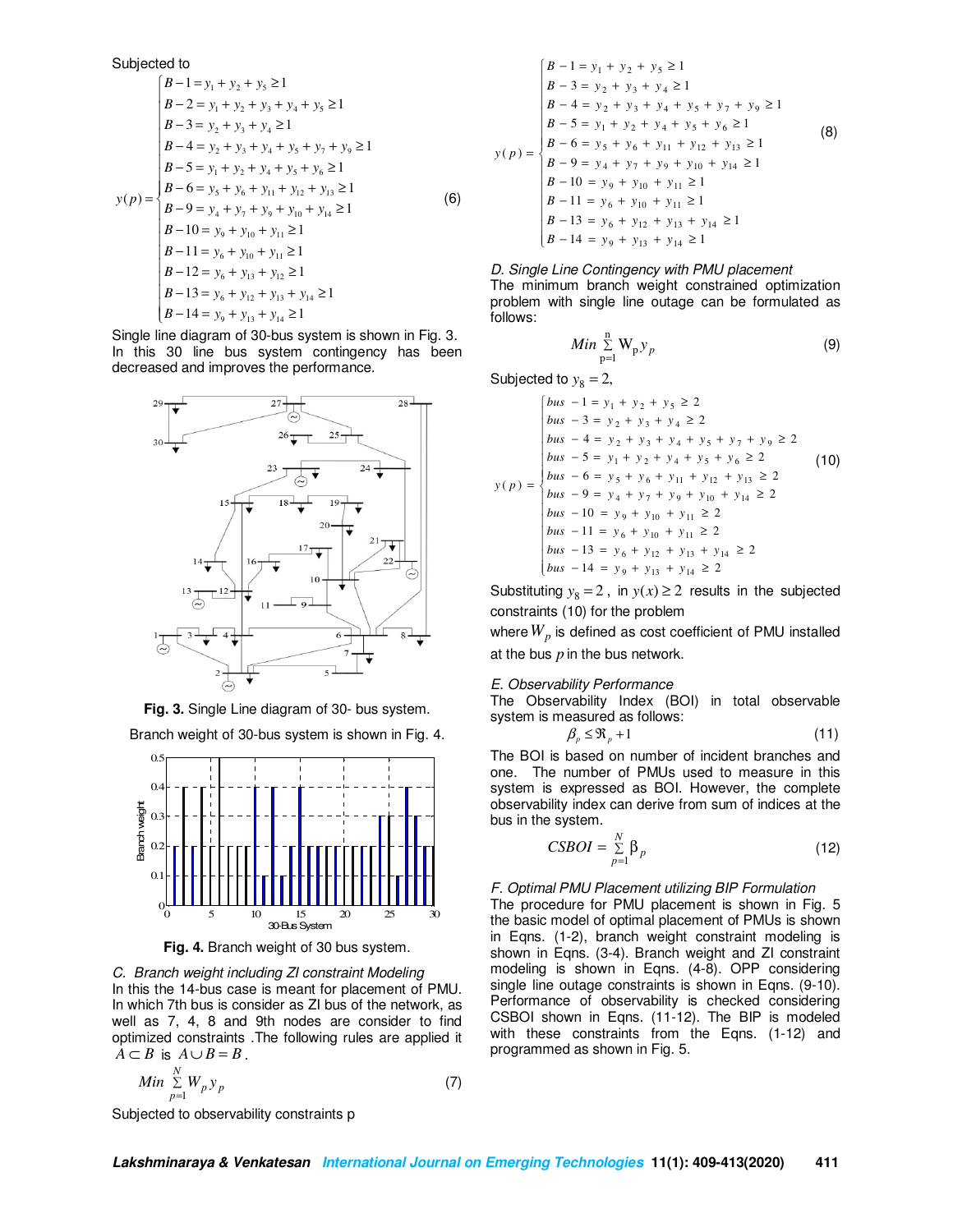

**Fig. 5.** Multiple-Constrained Modeling of BIP method.

With the application of BIP approach, to the objective functions (7-8) with subjected constraints gives the solution of optimal placement at 2, 8, 10 and 13 making the system completely observable.

### **IV. RESULTS AND ANALYSIS**

The minimum branch weight constrained and ZI modeled PMU placement for various test case power systems are modelled with BIP technique and simulation performance with MATLAB Programming. All these test case systems such as 14, 24, and 30 bus and 57 bus systems are simulated with Intel(R) core (TM), i3 processor at 2.20 GHz, 4 GB of RAM on computer system. The data of minimum branch weight buses and ZI buses is shown in Table 1.

### **Table 1: Minimum Branch weight buses and ZI Buses.**

| <b>Test</b><br>case | <b>Required branch weight</b><br>buses | ZI-buses                                                    |
|---------------------|----------------------------------------|-------------------------------------------------------------|
| 14 bus              |                                        |                                                             |
| 24 bus              |                                        | 11, 12, 17, 24                                              |
| 30 bus              | 11, 13, 26                             | 6, 9, 22, 25, 27, 28                                        |
| 57 bus              | 15                                     | 4, 7, 11, 21, 22, 24, 26, 34,<br>36, 37, 39, 40, 45, 46, 48 |

As shown in Table 2 and 3 the minimum branch weight constrained with ZI modelling on the Comparison of tables, it can identify the location of PMU with ZI decreases the required PMUs, therefore, reducing the installation cost of PMU.

#### **Table 2: Minimum Branch Weight constrained PMU Locations.**

| <b>Test</b><br>case | Required<br>PMU's | <b>Required branch weight buses</b>                                        |  |  |
|---------------------|-------------------|----------------------------------------------------------------------------|--|--|
| 14 bus              |                   | 2, 7, 8, 11, 13                                                            |  |  |
| 24 bus              | 9                 | 1, 7, 9, 10, 11, 15, 17, 20, 21                                            |  |  |
| 30 bus              | 11                | 1, 7, 10, 11, 12, 13, 19, 24, 26, 27,<br>28                                |  |  |
| .57                 | 19                | 1, 4, 9, 10, 15, 20, 23, 27, 29, 30,<br>32, 36, 38, 39, 41, 46, 49, 53, 56 |  |  |

#### **Table 3: Minimum Branch Weight constrained PMU Locations with ZI Modeling.**

| Test<br>case | Reguired<br>PMU's | <b>Branch weight constrained PMU</b><br>placement |  |  |  |  |
|--------------|-------------------|---------------------------------------------------|--|--|--|--|
| 14           |                   | 2, 8, 10, 13                                      |  |  |  |  |
| bus          |                   |                                                   |  |  |  |  |
| 24           | 8                 | 1, 2, 7, 12, 14, 15, 17, 19                       |  |  |  |  |
| bus          |                   |                                                   |  |  |  |  |
| 30           | 10                | 2, 4, 11, 13, 15, 16, 19, 22, 26, 27              |  |  |  |  |
| bus          |                   |                                                   |  |  |  |  |
| 57           | 15                | 1, 9, 10, 15, 20, 23, 27, 29, 30, 32,             |  |  |  |  |
| bus          |                   | 38, 41, 49, 53, 56                                |  |  |  |  |

Consider the disconnected line problem, it illustrates the usefulness of location of PMUs at minimum branch weight nodes and the lead of Zero injection model for this condition. Minimum branch weight constrained optimal placement for disconnected line problem with and without considering ZI modeling is shown in Table 4 and 5. From Table 4, it is detected that reduction of PMU locations with observability using ZI modeling.

**Table 4: Disconnected line using ZI modeling.** 

| Test<br>case | Required<br>PMU's | <b>Branch weight constrained PMU</b><br>placement                                                                                     |  |  |
|--------------|-------------------|---------------------------------------------------------------------------------------------------------------------------------------|--|--|
| 14 bus       | 8                 | 2, 4, 5, 6, 8, 9, 10, 13                                                                                                              |  |  |
| 24 bus       | 14                | 1, 2, 3, 7, 8, 9, 10, 11, 15, 16, 17, 20,<br>21, 23                                                                                   |  |  |
| 30 bus       | 17                | 2, 3, 4, 7, 10, 11, 12, 13, 15, 17, 19,<br>20, 22, 24, 26, 27, 29                                                                     |  |  |
| 57 bus<br>33 |                   | 1, 3, 4, 6, 9, 12, 15, 19, 20, 22, 24,<br>26, 28, 29, 30, 31, 32, 33, 35, 36, 38,<br>39, 41, 43, 45, 46, 47, 50, 51, 53, 54,<br>55.57 |  |  |

**Table 5: Without ZI Modeling for Single Line Outage.** 

| Test<br>case | Required<br>PMU's | <b>Branch weight constrained PMU</b><br>placement                                                                   |  |  |  |
|--------------|-------------------|---------------------------------------------------------------------------------------------------------------------|--|--|--|
| 14 bus       | 9                 | 2, 4, 5, 6, 7, 8, 9, 11, 13                                                                                         |  |  |  |
| 24 bus       | 10                | 1, 2, 7, 8, 9, 10, 18, 19, 20, 22                                                                                   |  |  |  |
| 30 bus       | 21                | 1, 3, 5, 7, 8, 9, 10, 11, 12, 13, 15, 17,<br>19, 20, 22, 24, 25, 26, 27, 28, 29                                     |  |  |  |
| 57 bus       | 57                | 1, 2, 4, 6, 9, 12, 15, 19, 20, 22, 24, 25,<br>28, 29, 30, 32, 33, 35, 36, 38, 41, 45,<br>48. 49. 50. 51. 53. 54. 56 |  |  |  |

**Table 6: Shows the CSBOI under regular and irregular conditions.** 

|              |               | <b>For Connected Line</b> | <b>For Disconnected line</b> |                   |  |
|--------------|---------------|---------------------------|------------------------------|-------------------|--|
| Test<br>case | ΖI<br>present | ZI not<br>present         | <b>ZI present</b>            | ZI not<br>present |  |
| 14 bus       | 14            | 18                        | 35                           | 39                |  |
| 24 bus       | 27            | 38                        | 38                           | 59                |  |
| 30 bus       | 36            |                           | 65                           | 76                |  |
| 57 bus       | 57            |                           | 117                          | 127               |  |

As shown in Table 6, the minimum branch weight consider with optimal PMU placement can increases redundancy without Zero injection modeling. The complete observability with optimum redundancy obtains with ZI modeling Complete System Bus Observability Index (CSBOI).

For 14- bus system, The BOI at every bus of the system considering minimum branch weight buses is shown in Table 7.